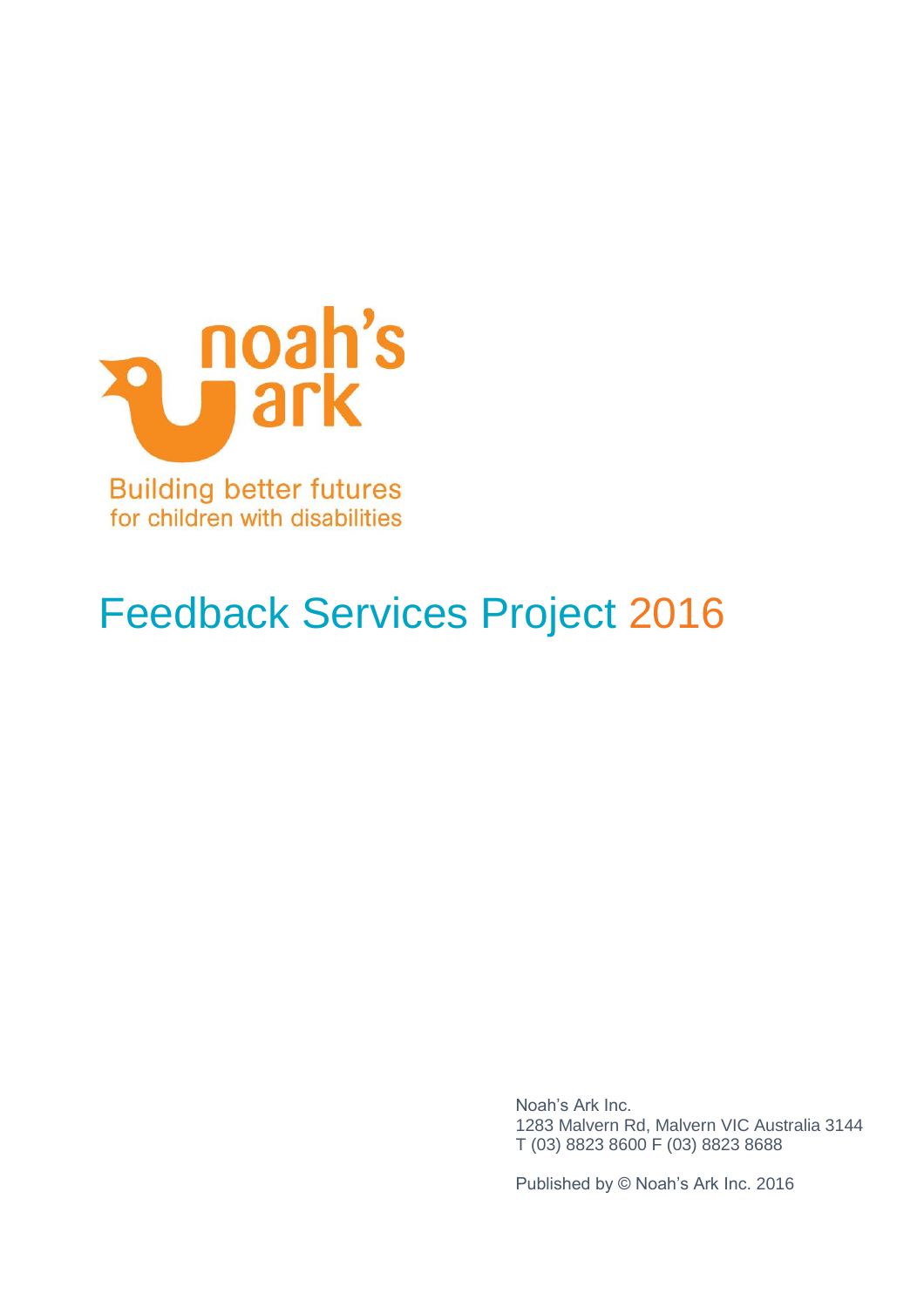

# **Executive Summary**

The purpose of the Feedback Services Project is to identify strengths and opportunities for improvement in relation to key areas of Noah's Ark service delivery of the Commonwealth funded Inclusion and Professional Support Program (IPSP) including:

- Interacting in a respectful and professional manner
- Working collaboratively
- Strengthening Early Childhood Education and Care (ECEC) services
- Building the capacity of educators
- Supporting community engagement and linkages
- Assisting services to access (IPSP) resources as appropriate.
- Providing practical professional advice and guidance, and sourcing information to respond to identified need
- Supporting services to work in partnership with families and local support networks
- Assisting eligible services to identify their professional development needs and opportunities
- Supporting services to engage in ongoing reflective practices and continuous improvement related to inclusive practices
- Overall satisfaction

In December 2015 Noah's Ark interviewed a random sample of 443 ECEC service educators who had accessed inclusion support from one of Noah's Ark's nine Inclusion support Agencies (ISA) during October 2015. A total of 96 educators participated in this project, representing 21.67% of the ECEC services who received support from Noah's Ark during this period. Based on the analysis of strengths and areas for improvement a set of recommendations for future practice were developed.

#### **Major findings**

Overall, participants were satisfied with the support they received from Noah's Ark. The highest performing areas were the experience of initial contact, experience of the Inclusion Support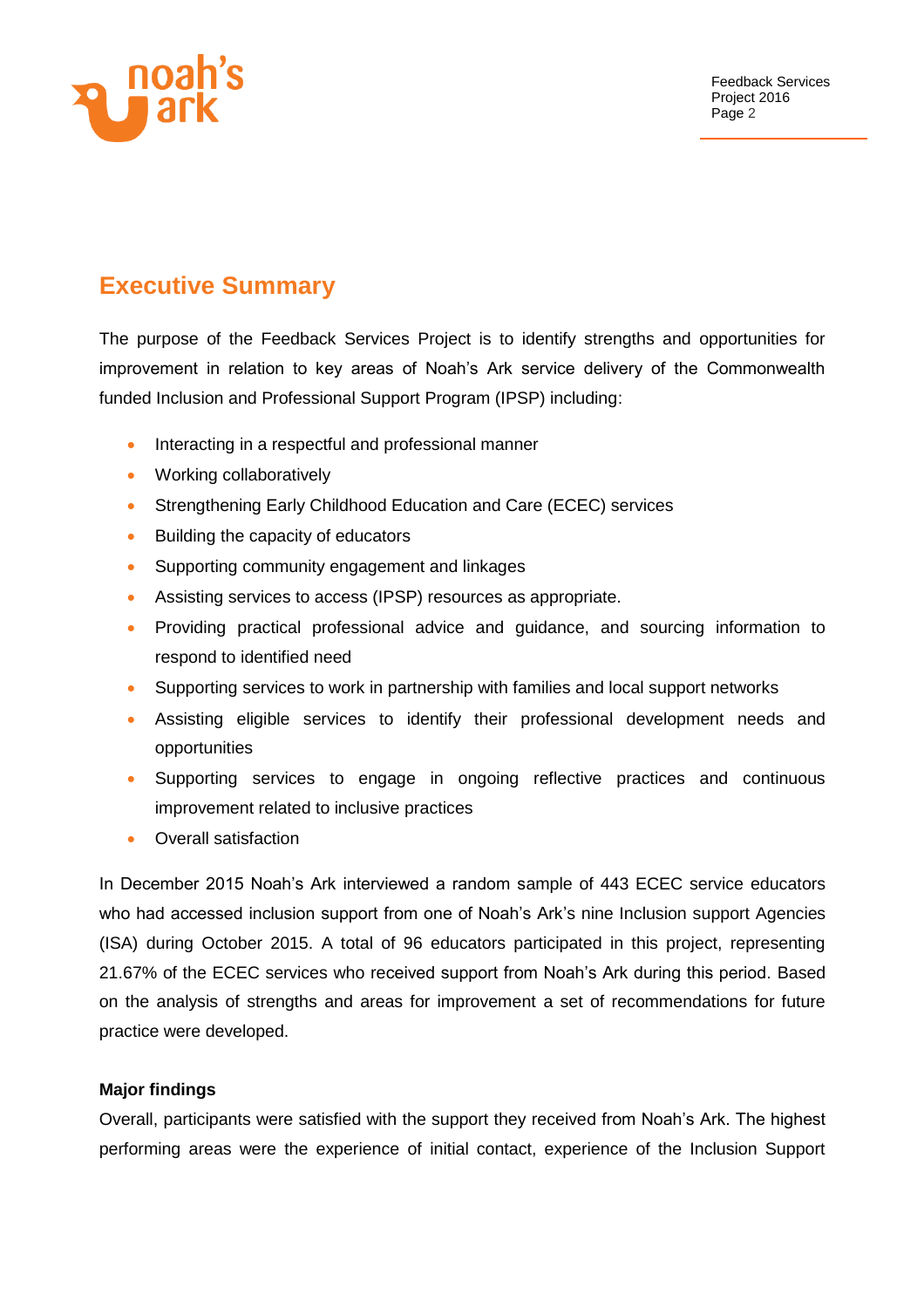

Facilitator (ISF) and their overall satisfaction. The lower performing areas were related to the provision of written information, the development of Inclusion Improvement Plans (IIPs) and capacity building.

In summary:

- 91.6% of services were satisfied with the support they received from Noah's Ark
- Services highly valued the relationship they had with the ISF
- Services indicated that they felt more confident and better equipped to plan for the inclusion of all children after working with the ISF
- Educators felt that developing the IIP in collaboration with their ISF enabled them to reflect on their practices and identify resources to support inclusion.

The data also highlighted a number of inconsistencies of practice in the ISF's delivery of the program, particularly in the level of support offered to ECEC services. Inconsistency is often related to frequency of contact with services, provision of support within the care environment and assistance in developing IIPs. Key recommendations for Noah's Ark include to:

- Increase consistency of practice of the ISF's
- Provide support and training for educators to assist them to understand how to develop a meaningful IIP
- Update the Noah's Ark website with IPSP program information and relevant forms
- Email information packages to each ECEC service at the beginning of the year or when there is a change in service management.

# **Introduction**

The purpose of the Services Feedback Project was to gather information about the experiences of services who have recently worked with a Noahs Ark ISF. Feedback was gathered across a range of areas and used to identify strengths and areas for improvement. The information was also used to inform recommendations for future practice. The project was completed by Sharne Wheaton (ISF), with the assistance of Lauren Falconer (ECIS) and Michele Totterdell (Project Manager).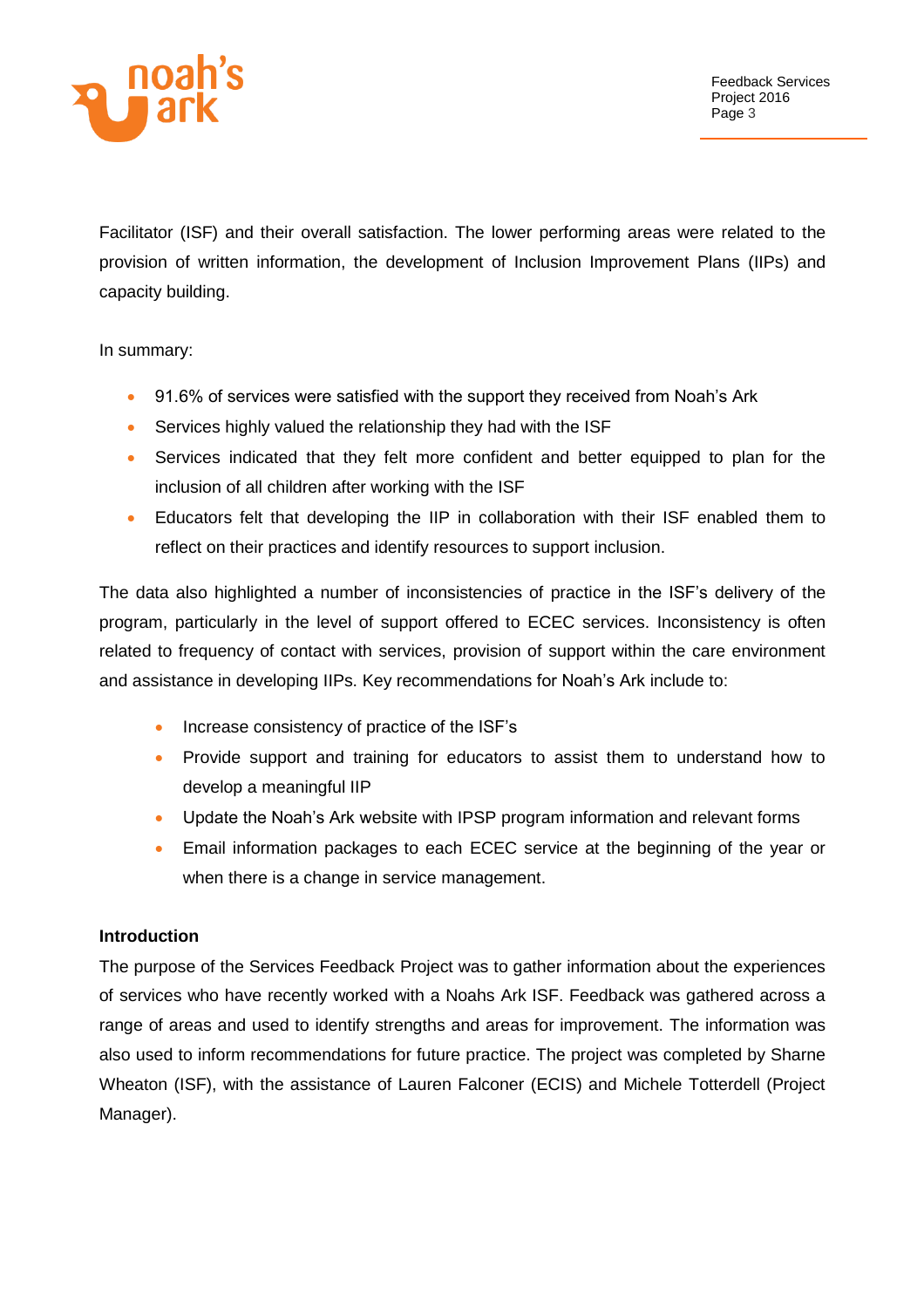

#### **Methodology**

Semi-structured phone interviews were conducted with ECEC services who had worked with an ISF in the month of October 2015. Team Leaders from each ISA provided a list of relevant services, broken down into service type. Service types included Long Day Care (LDC), Outside School Hours Care (OSHC), Vacation Care (VC), Family Day Care (FDC), Occasional Care (OCC) and Multifunctional Aboriginal Children's Services (MACS). Participants were randomly selected from each ISA service list using a systematic sampling approach, ensuring a cross section of service types.

A total of 443 participants worked with an ISF in the month of October 2015. A total of 96 ECEC services participated in the project, representing 21.67% of the population (n=443). The majority of interviews were conducted with the Director or Co-ordinator of the services and occasionally with room educators. Interviews were conducted in December 2015 and lasted an average 20 minutes.

The semi-structured interview format explored six key areas: the initial visit, experience of the ISF, Inclusion Improvement Plan, information provided, building capacity and overall satisfaction. Open ended questions were used to gather qualitative information. Quantitative data was gathered by asking participants to rate their experience of each area on a scale of 1- 10, where one was the lowest and ten the highest. All participants were informed that their interviews were confidential and that their name would not be attached to their responses. All but one of the participants gave consent for the call to be recorded so that the information shared was transcribed accurately. These recordings were deleted within a week of the interview taking place. Consent was also obtained to use de-identified comments in Noah's Ark reports or brochures.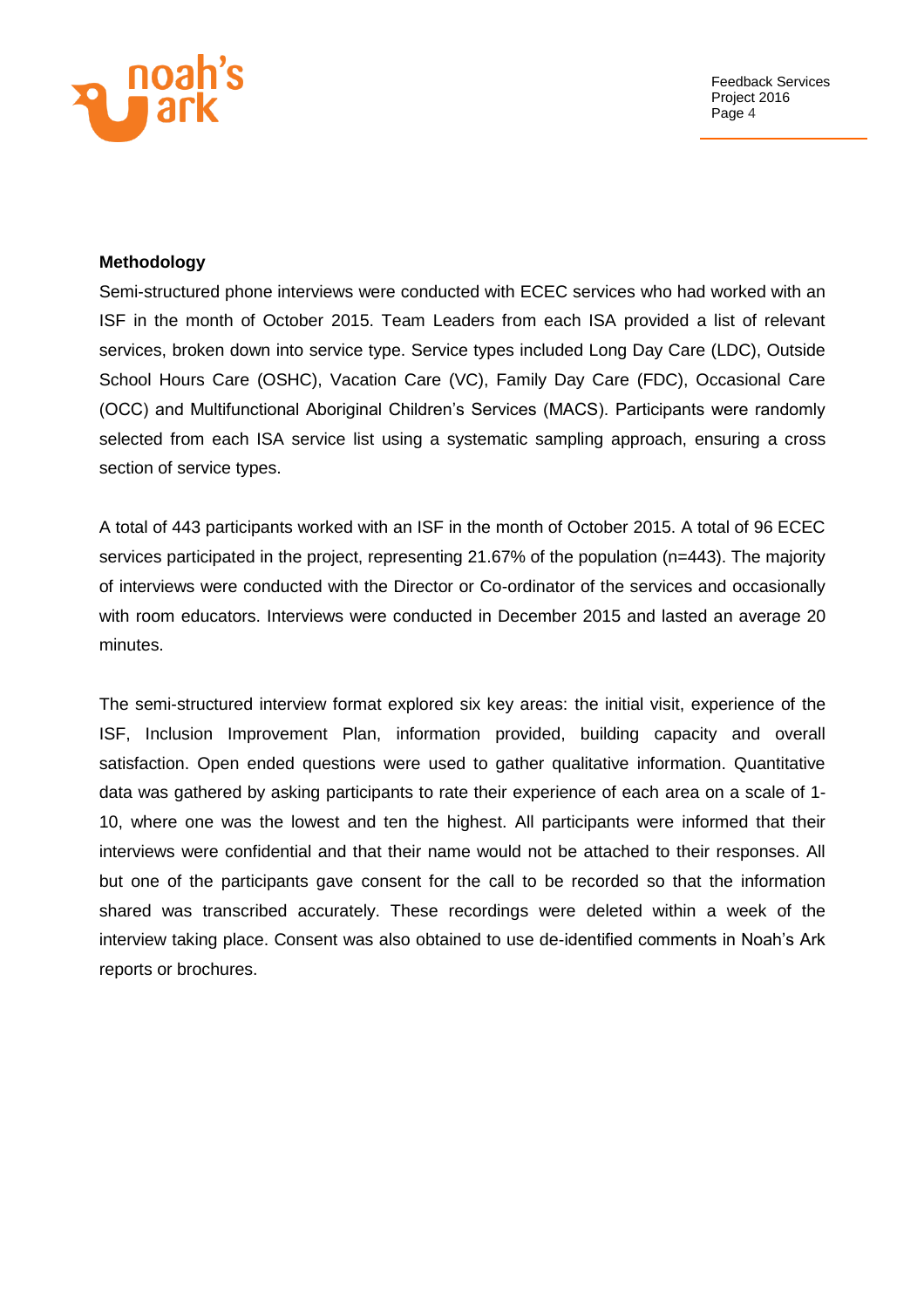



**Figure 1.** Number of services that worked with a Noah's Ark ISF in October 2015.



**Figure 2.** Number of ECEC services that participated in the project interviews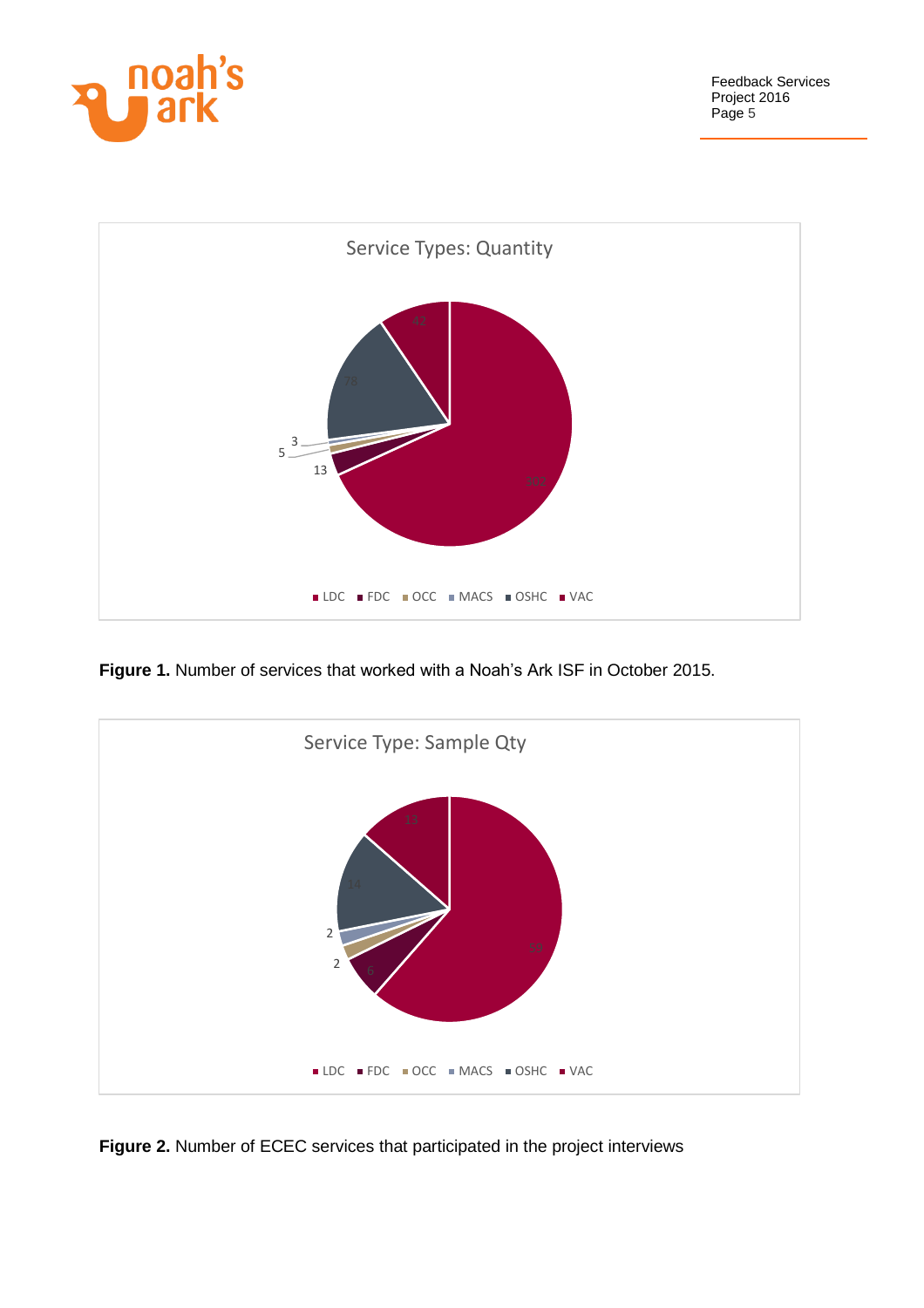

#### **Results**

Overall the feedback from services was positive, particularly related to initial contact, experience of the ISF and overall satisfaction. The average scores for each area are represented in the graph below. Average scores ranged from 8.25/10 for information provided and 9.16/10 for overall satisfaction. Based on the scoring the highest performing areas were overall satisfaction, initial contact and experience of the ISF. This data is consistent with the qualitative feedback provided during the semi-structured interviews. The specific feedback from services has been grouped according to the interview questions.



**Table 1**. Scores of satisfaction from ECEC interviews

#### **Experience of initial contact**

The average score for this question was 9.06 out of 10 indicating that most services found the experience of initial contact to be very positive. Most of the services had long established relationships with Noah's Ark ISFs and were clear about the process for requesting support. This may have contributed to the high scores in this area. Initial contact was made with their ISF via phone or email and in most cases this request was responded to promptly. Responses from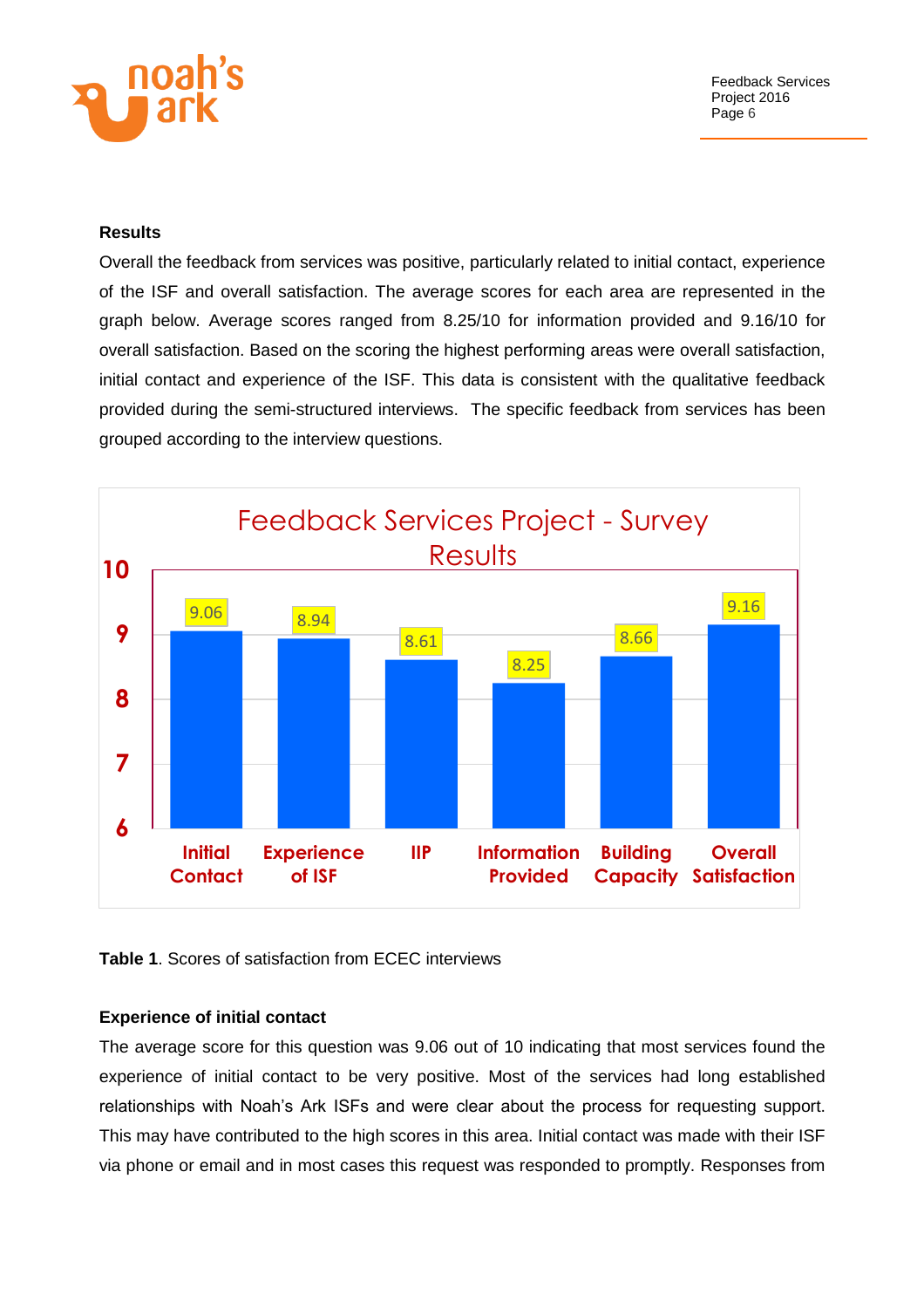

most services indicated that Noah's Ark has a high profile in the early childhood sector and that the organisation has a good reputation for supporting children with additional needs.

"I have a rapport with my inclusion support facilitator, we found her to be supportive, she empowers us, and we are able to ask questions, her mobile number is always available. I have found it to be an amazingly terrific service."

Many services felt their ISFs were reliable, knowledgeable and professional. Almost all services suggested that their ISF was friendly, non-judgemental and responsive to their needs.

"They were extremely supportive. Always happy to help me."

Two services suggested that they had some initial difficulty getting in touch with the relevant ISA and a small number of participants felt that they would like more visits from their ISF.

"Process of getting support easy but usually when I call there is no one available but they do get back to me promptly."

# **Recommendations:**

- Continue to focus on developing and maintaining relationships with services
- Be responsive to service needs and make a clear agreement with services around frequency of visits
- Continue to raise the profile of the organisation and IPSP through participation in networks, local government working groups and attendance at ECEC service team meeting
- Consider further promotion of the IPSP program by hosting regional meetings at the beginning of each year for ECEC services and invite guest speakers
- Consider a central phone number, manned for the duration of business hours, for services to call and make a request for support.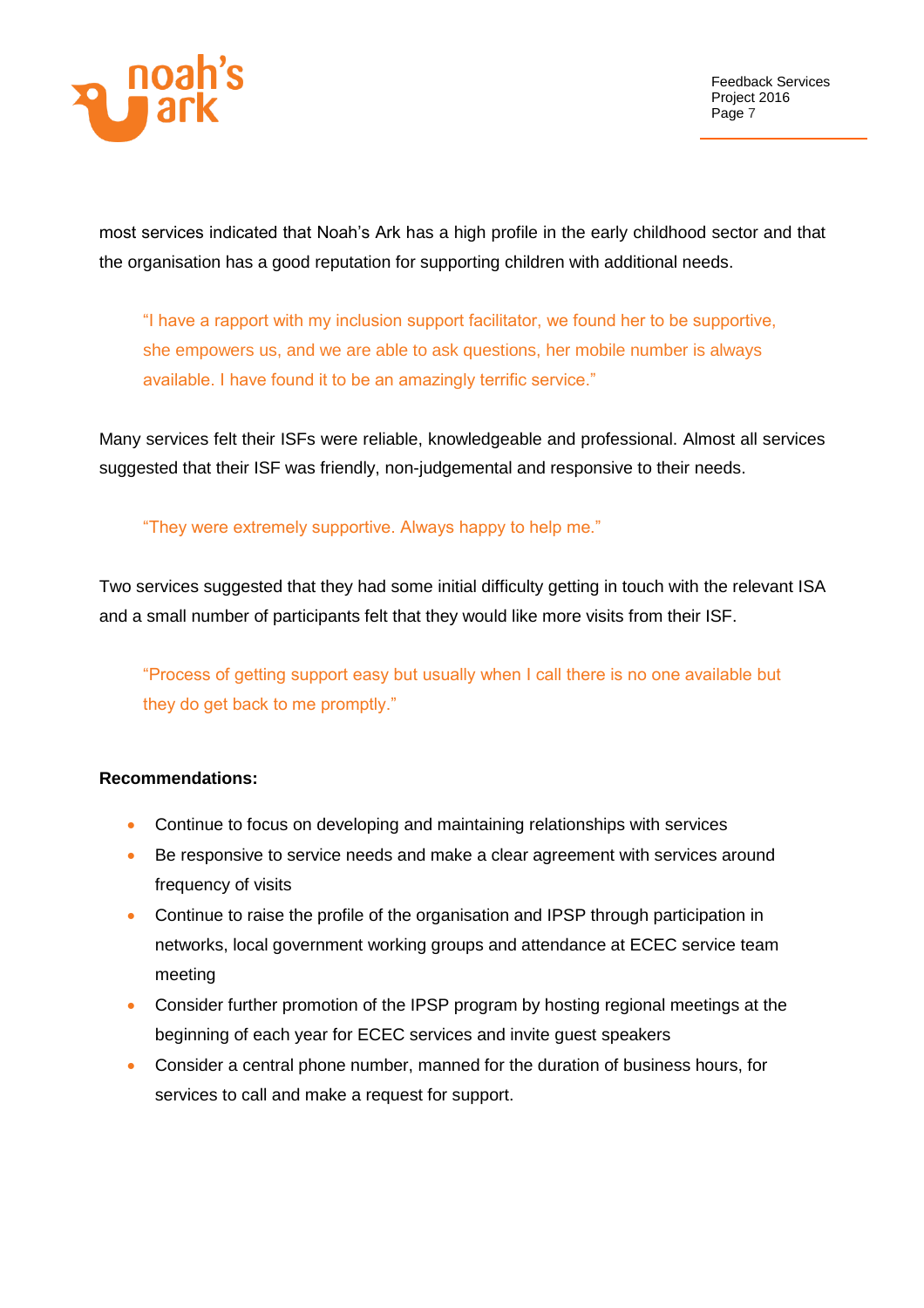

#### **Experience of the ISF**

The average score for this question was 8.95 out of 10 indicating that services were mostly happy with the experience of working with their ISF. Services indicated that when the ISF visited them they met with room educators both in and out of the care environment, held discussions with directors and management and often met with external supports services and occasionally, with families.

Many services indicated that the most important task their ISF supported them with was applying for Inclusion Support Subsidy (ISS) Funding, particularly the language required when writing a funding application. Participants indicated that their ISF had a good breadth of knowledge and experience, particularly around the inclusion of children with additional needs. Services have an understanding of the IPSP program and the resources available to support inclusion as well as other resources available.

"Our ISF provided lots of support and shared her experience and knowledge with us. She was very professional, gave advice when needed and answered any questions we had. If she didn't have the answer straight away she would get back to us within a day or two."

Many participants indicated that their ISF offered practical supports by helping them through the process of accessing IPSP supports and providing strategies and resources to address their identified needs. Many services spoke about the importance of the ISF spending time in the care environment, as well as meeting with educators outside the care environment.

"We don't have a lot of visitors out here. Having her spend time out here to chat with the girls informally was really wonderful. She spent time in the yard and in the room with the kids, and the staff felt really confident and comfortable around her. It was a really positive experience for the staff out here,

"Our ISF listened, offered available resources, discussed strategies, did room observations and actioned things immediately. The ISF has the expertise to make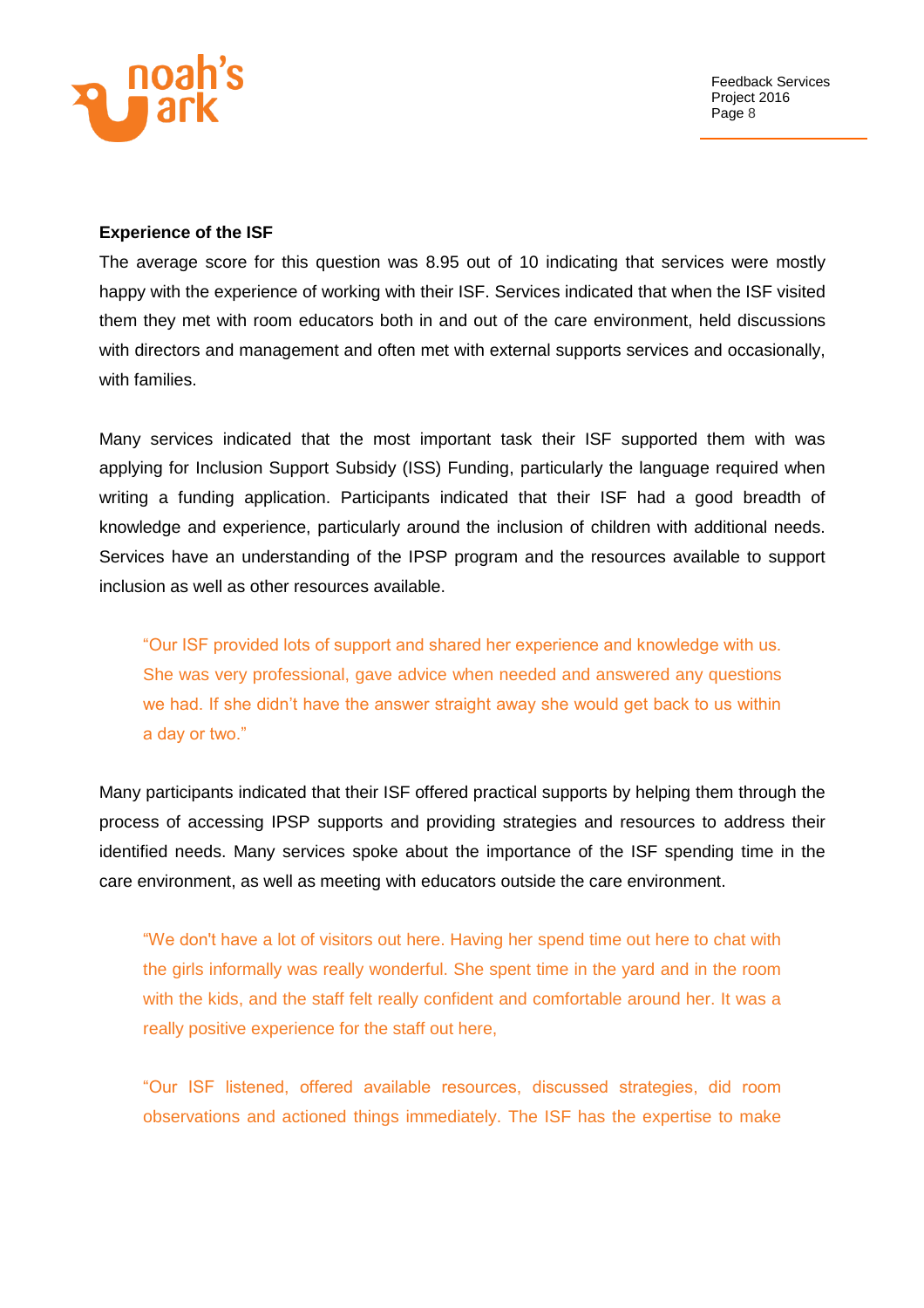

the process easy and they were able to identify resources that we were not aware of."

Many participants indicated that they felt well supported by their ISF but would like more follow up visits after the initial support. Some Family Day Care Schemes stated that they would like the ISF to visit with the educator at their home as well as the Scheme, offering support to both the FDC management and the educator. Some large providers of VC and OSHC programs felt that the majority of the work was done with management but not always with the services. These services often had different ISFs supporting them each program and there seemed to be no handover process to support this change, thus making the process more time consuming and not as effective. Participants indicated that the support would have been more effective if the ISF had worked more intensively with the program educators rather than management.

"Generally the meetings are held with VC manager for all the programs. It would be better if they could also visit the educators at the individual programs to offer more specific strategies, see the program setup and do the IIP with them."

Almost all services reported that they liked information being gathered through visits and discussions, explaining that a good collaborative relationship with their ISF is the key to facilitating information sharing and reflective conversations. Services found their ISF to be approachable and friendly. They also identified their ISF had a good understanding of ECEC environments and was very supportive.

"I've built a really strong relationship with our ISF, she's a real people person and a great communicator, she's always very calming and supportive, offers different ideas and knows our service really well. She is really respectful towards us as educators and that we do know what we are doing in some respects, but offers us additional support to compliment what we are already doing."

Many services indicated that their ISF used reflective questioning and coaching in their discussions, which they found helpful.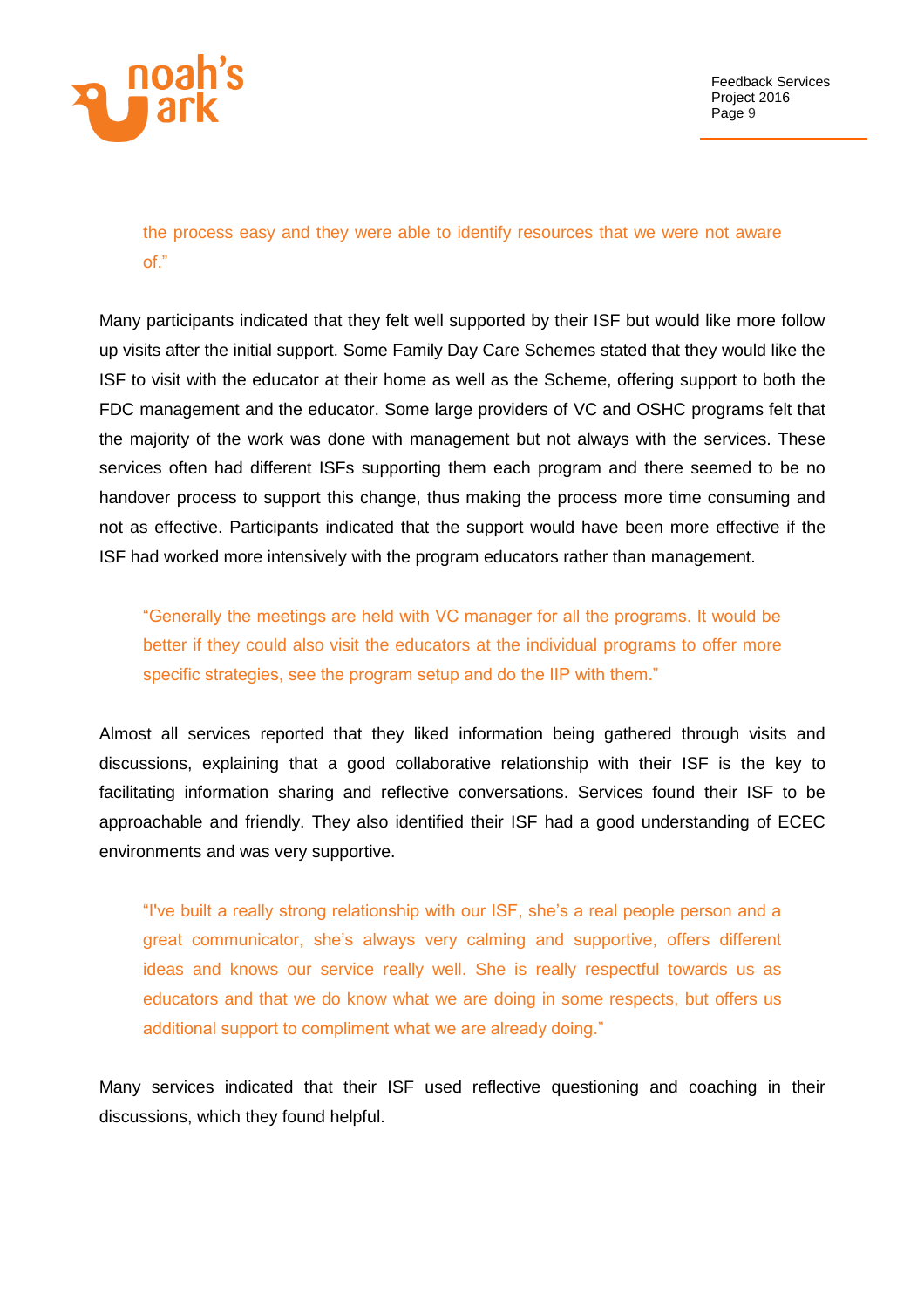

"She just picks a moment where she can add something of value to the conversation and that's where her experience and knowledge will come in. She will say, have you thought about doing it this way? Everything she says to try works. We call her our fairy godmother. "

"It's always really positive, allows me to reflect and really think about things and what we want to see happen."

"I really liked that we worked together as a team."

"Everything's been great. They were always supportive. The educators always feel like they've been listened to and encouraged, never shut down."

Whilst most services were pleased with the experience of the ISF there also appears to be inconsistent approaches in the way ISFs work. This is particularly evident around the practice of going into rooms during a visit, attending ECEC staff meetings, meeting with families and completing paperwork requirements. Some services that have worked with different ISFs from the same or different ISA have highlighted the dissimilarity in practice and the level of support offered.

"I would like the ISF to go in the room but says it's not her role. It would be good at times to have support meetings with the family, ISF and ECIS to exchange information and strategies. This option has never been offered to us."

"We did most of the paperwork which was time consuming. Would like the ISF to visit more and spend more time in rooms getting to know the child."

A high percentage of services requested that they would like to have the ISF visit their service more frequently.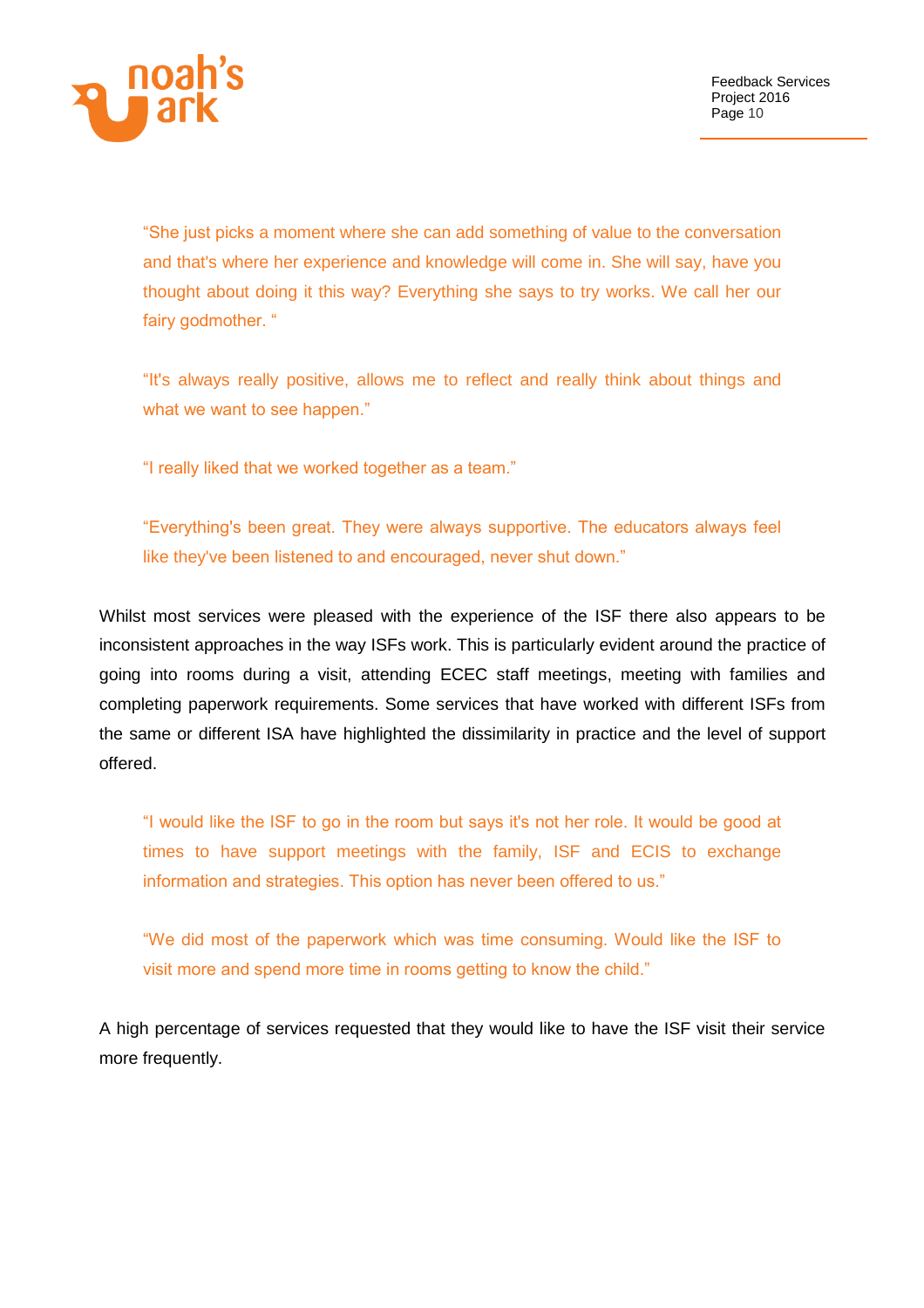

#### **Recommendations:**

- Explore service expectations upon the initial visit to determine number and frequency of visits
- Increase consistency of practice of the ISFs.
- Continue to reflect on relationships with services and examine how ISFs can adapt their approach to build rapport
- Develop a clear process around changes in ISF to minimise the disruption to services.

#### **Inclusion Improvement Plan (IIP)**

The average score for this question was 8.61 out of 10 indicating that the majority of services were positive about the way the ISF supported them to develop their IIP. The development of the IIP was usually done with one or more of the educators working in the particular care environment and in some instances with the director or manager as well. Participants emphasised that they liked that the IIP was developed collaboratively with their ISF and that they were supported to identify their needs and develop their goals and actions.

"She was able to work collaboratively with our educators to assist us in identifying our needs and setting goals. I liked the way it linked to the NQS and QIP and found it a useful tool for continuous improvement."

"It's collaborative. There's information sharing and guidance, without it being prescriptive."

"Was developed in consultation with the Educational Leader the ISF and Coordinator. ISF was fantastic in stepping us through the most effective way of completing the IIP and making sure it was relevant to our service."

Although services mostly found developing the IIP useful, the process by which the document was developed varied greatly between ISFs. Some services were required to develop the IIP by themselves and others were developed in collaboration with the ISF. In some cases the IIP was typed by the service and in others it was typed by the ISF. Services also indicated that goals in the IIP were specific while others were too broad.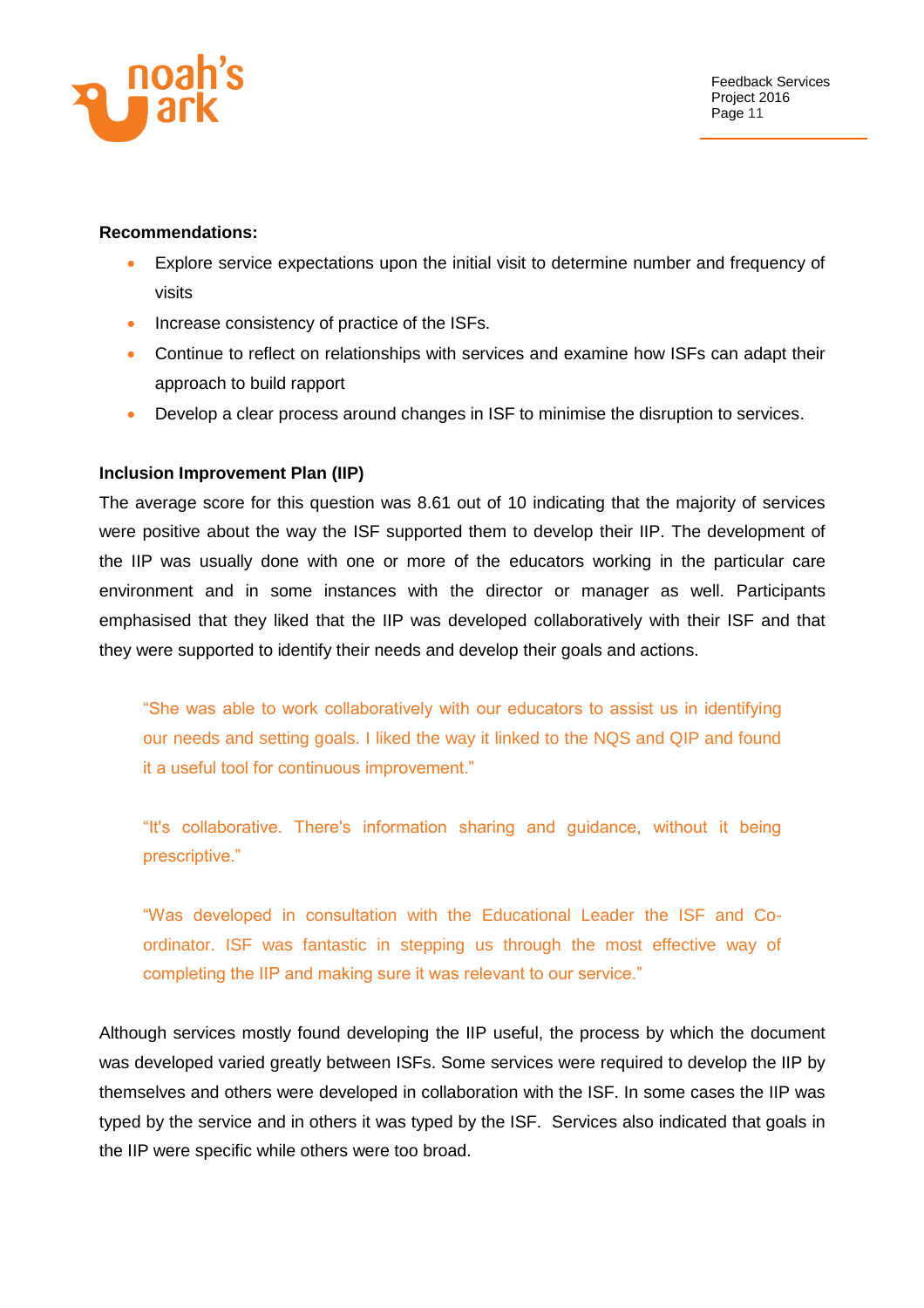

"Different ISF's will offer varying levels of support in developing the IIP. Some give lots of resources and links and others not so much."

"ISF left us to do it on our own with no support. Found the document repetitive and wordy. Would have been helpful to have some specific questions to get us thinking. Would like ISF to support us through the process."

Most services were able to identify a goal that was meaningful to them and based on the whole environment rather than an individual child. Goals related to modifications to the environment, supporting children's social and emotional development, supporting children with challenging behaviours, transitions, communicating effectively with families and working collaboratively with families and support services.

"I was able to sit with my educators prior to the ISF coming to visit to discuss inclusion needs and then I developed the IIP with the ISF. She assisted us to modify our environment to support smaller groups. We reflect on the IIP at team meetings. I like the way it links to the frameworks and makes you reflect on your practice."

Many services identified that the IIP enabled them to identify resources that were available to assist them in reaching their goals and that their ISF was knowledgeable about the resources available. In some cases ISFs provided the educators with resources such as visual aids, books and toys.

On the whole, services liked that the IIP linked goals to the National Quality Standards (NQS) as this aligned well with their Quality Improvement Plan (QIP).

Many services stated that the IIP was a useful document to reflect on current practice and the process of evaluating the IIP enabled them to keep track of their progress.

"The IIP assists us to breakdown our needs and develop goals that support all children. We use the IIP regularly to reflect on our progress at team meetings."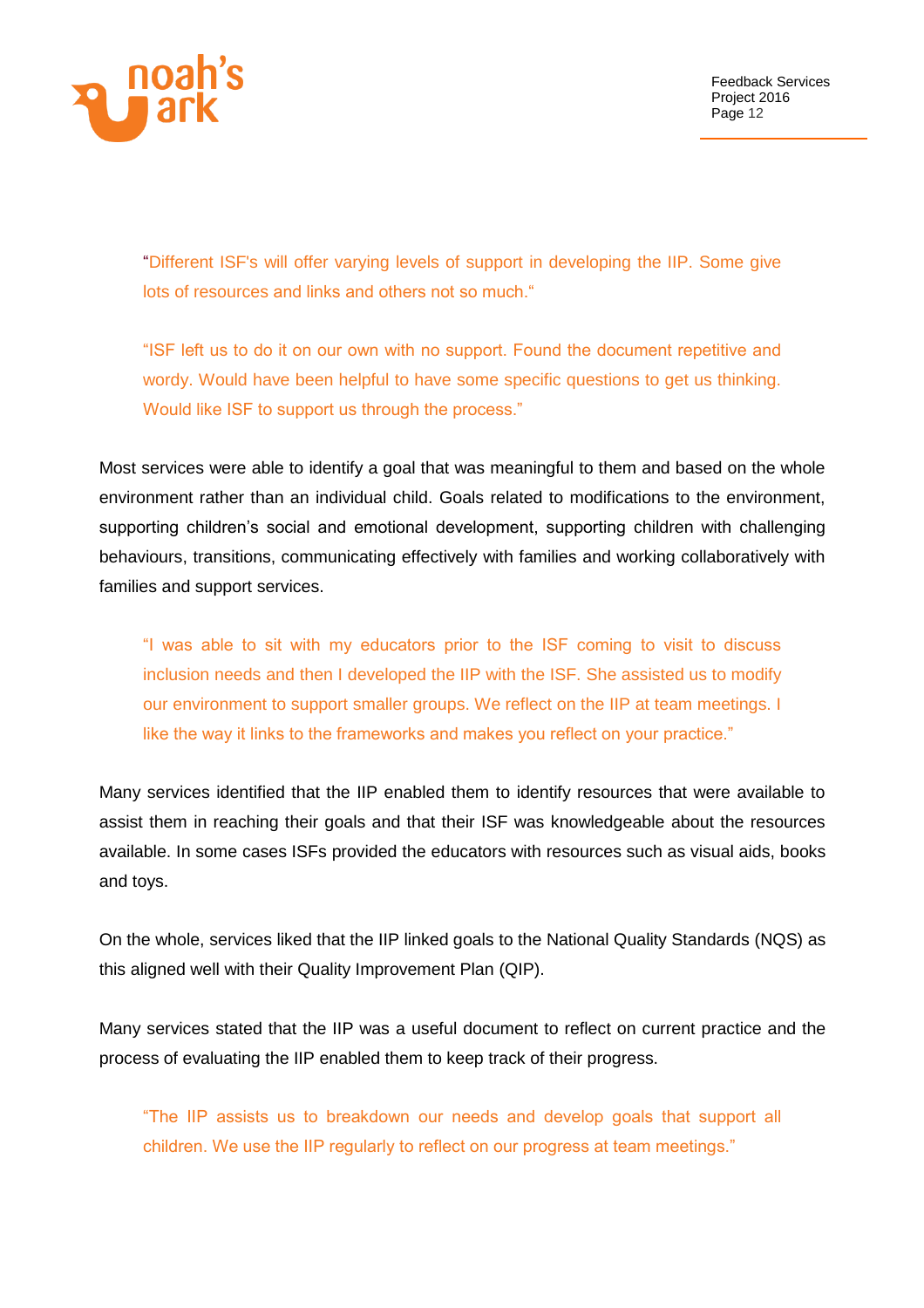

When asked about reviewing or evaluating their IIP, many services said that they didn't often reflect on the plan. Many services identified that increased consistency in review periods would be an area for improvement

"The process of developing the IIP was straight forward. We typed it up together with our ISF. Found the plan useful initially but then tend to forget about it until we are reminded to do progress notes by our ISF."

A common theme emerging from feedback was that the process of developing the IIP was very time consuming. It can often be difficult for educators to have time release from their room to meet with the ISF. Many services also stated that they would have liked the discussions to be held with all educators in the room as well as management but this was not always possible.

"The process of developing an IIP is time consuming and it's not always possible to have all relevant parties participate."

#### **Recommendations**

- Build the capacity of individual services to develop a meaningful IIP and provide support and training as required
- Support services to review their IIP and document progress
- Ensure that roles and responsibilities of ISF and educator are clarified at the initial meeting.

#### **Experience of information provided**

Experience of information provided was the lowest scoring area with an average rating of 8.25 out of 10. Services were mostly happy with the written information provided but identified that it would be beneficial to have the information more readily available. It should be noted that introduction packs, with comprehensive written material about the IPSP program and role of the ISF, were given to services upon initial request for support but the information is often lost over time due to changes in staff.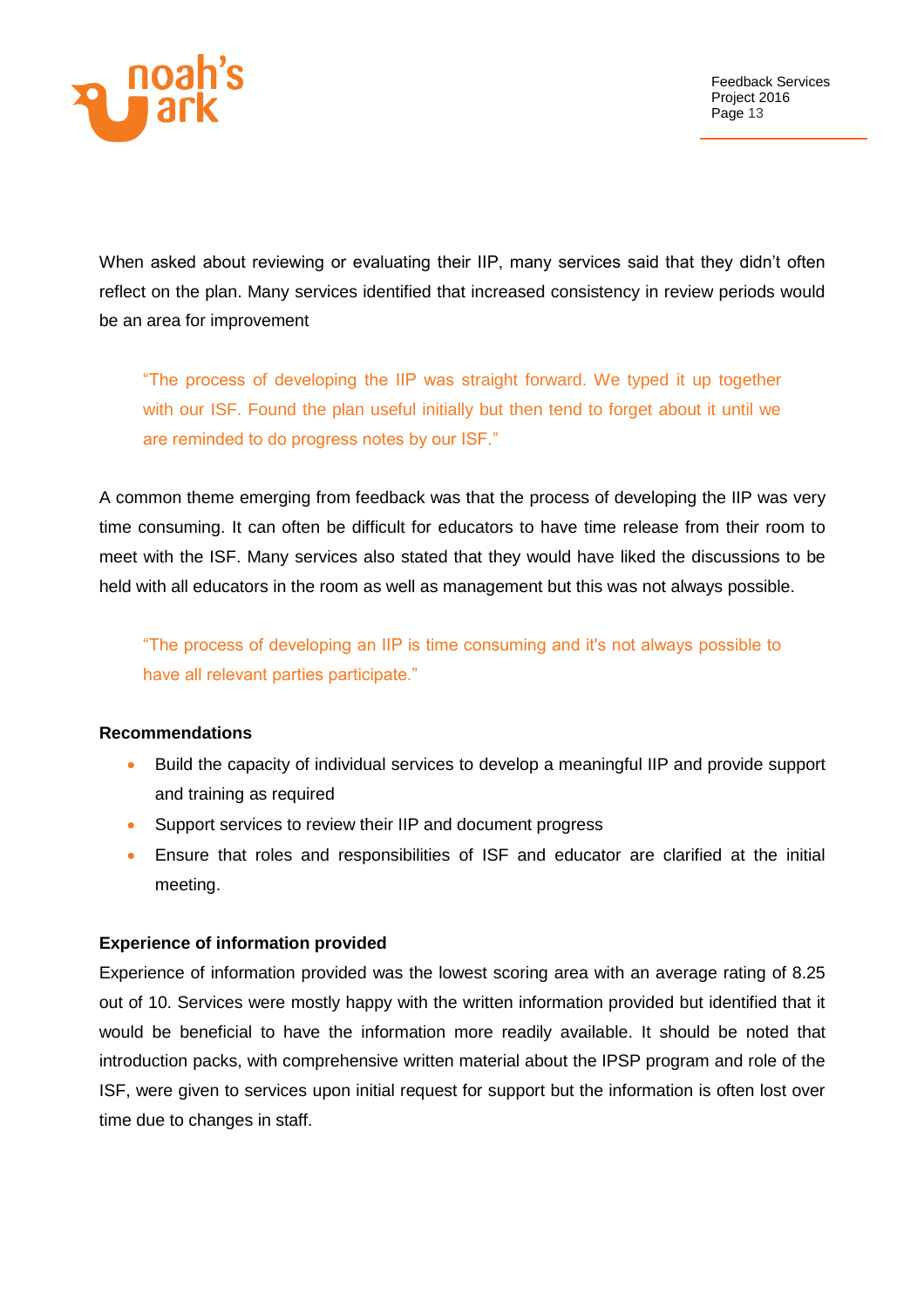

"Written information on the IPSP program needs to be updated and emailed regularly as there is a high changeover in staff and the information gets lost. Maybe send out with initial request for support."

Most participants were happy that information was provided using a variety of methods such as: email, phone, visits and face-to-face conversations. They valued the resources and written strategies that their ISF was able to provide, and found email updates about relevant professional development opportunities useful.

"ISF always keeps us up to date with changes and things that may impact us through phone calls and emails. She knows about all the resources available through the IPSP program that can help us."

"The ISF provided us with an information pack as I was new. She came out and demonstrated how to use the ISS portal. She emailed helpful tips and hints on completing the paperwork."

Most services have accessed one or more of the IPSP resources (ISS, FSF, Specialist Equipment, Bicultural Support) with the support of their ISF. A large number of participants were not aware of all of the IPSP resources available.

"I had not heard about the program resources until we needed them and then they were explained. Maybe that information needs to be updated regularly. Sometimes it is not passed down to educators from Management."

When asked about areas for improvement, services identified that providing written information electronically would be helpful. However there were also a number of services who preferred to have hard copies available for families.

#### **Recommendations**:

Website to be updated with IPSP program information and relevant forms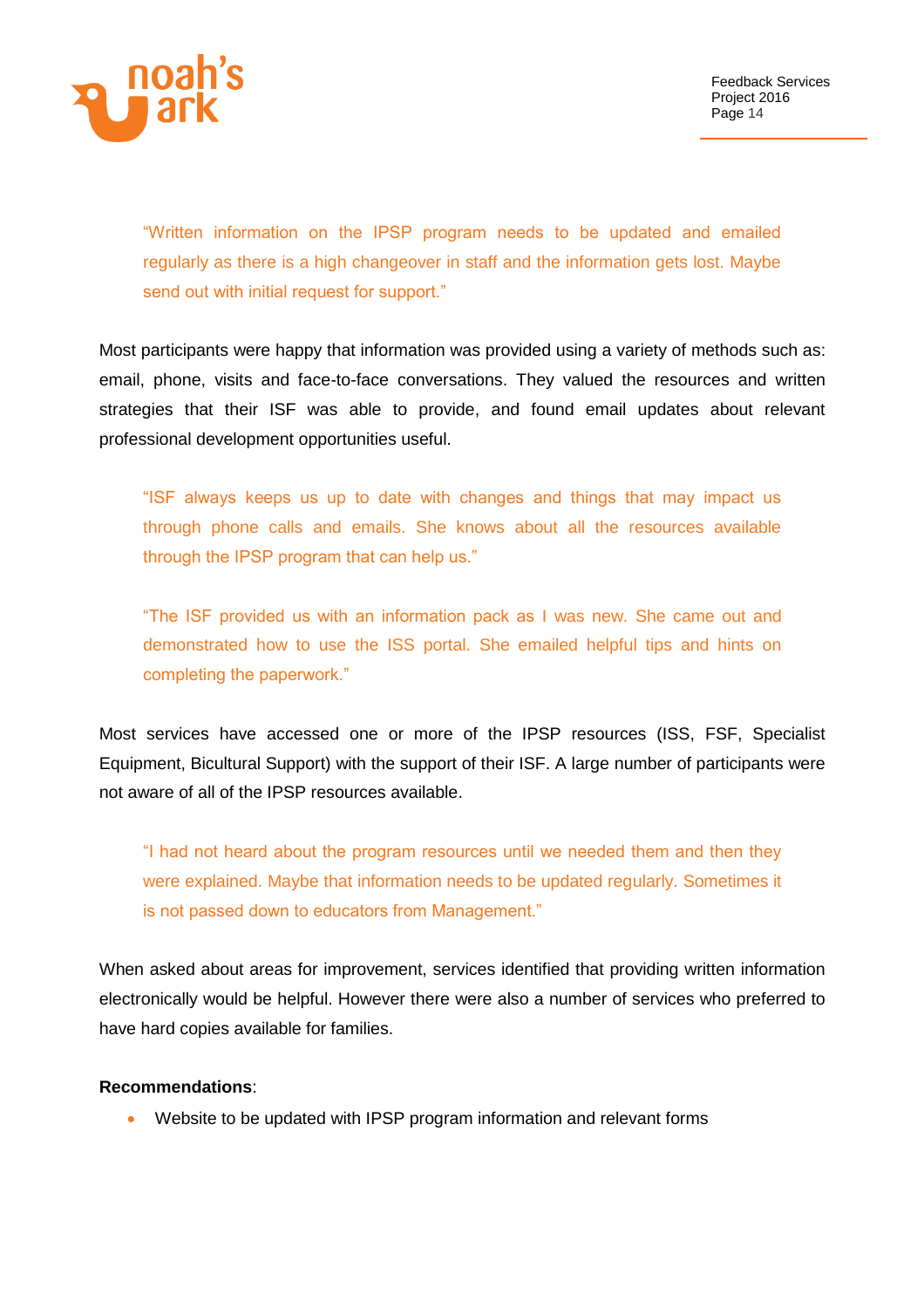

- Determine the service's preference for how they receive information and provide that information accordingly
- Email Information packs to services at the beginning of the year or when there is a change in management
- Attend regional networks and ECEC service team meetings to disseminate information
- Develop a quarterly newsletter to be emailed to ECEC services. Include updated information on the IPSP program and relevant professional development opportunities.

#### **Building capacity**

The average score for this question was 8.6 out of 10 indicating that overall services felt that their capacity to be more inclusive has been strengthened in response to ISF support. There were some challenges with this question as many participants did not understand the concept of capacity-building and some of the questions had to be re-worded in order to gather a meaningful response.

Many of the participants felt that having a funded additional Educator was a successful measure of inclusion and that the ISF was invaluable in supporting them to access that funding.

"The funding support has made a huge difference in how we are able to include all children. The ISF assisted us in achieving this but taking on a lot of the work in getting this approved."

Most services indicated that they have a better understanding of broad inclusion principles with educators feeling more confident to include children with additional needs. They valued discussing ideas with their ISF. The discussions included resources to support inclusion, links to training and to assistance in applying for ISS funding.

"We now think about inclusion in a different way. It's not just about children having the right to access a program but how you make their experience meaningful and engaging."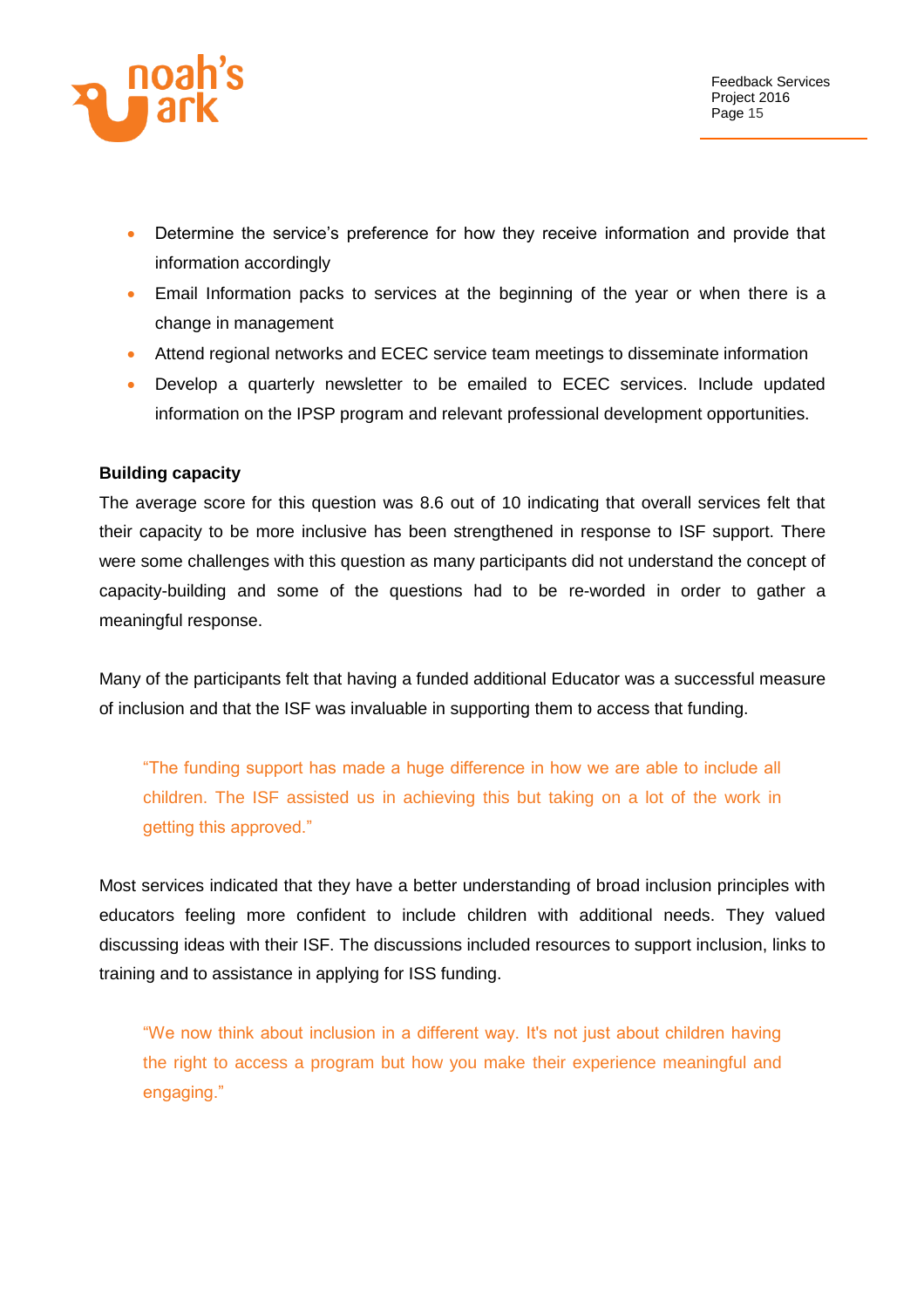

"The ISF has supported us to learn more about what resources are available to support educators in their role, whether that may be around resources they can use, access or borrow; as well as training available that Noah's Ark make us aware of. The most valuable thing we have gained from working with the ISF is the relationship we have developed and the confidence that the staff now have in themselves that they can support these families and all sorts of children. We find it very rewarding that we can now try new things and that we know the support is there for us if we need it."

Many services indicated that the ISF supported them to reflect on their practices and offered strategies, suggestions and resources to address barriers to inclusion. Some of the practices discussed were; modifications to the environment, working collaboratively with families, linking with support services, looking at policies and procedures, accessing suitable training, accessing IPSP resources and program support.

"When you are working with children with additional needs it can be quite challenging so it really enabled us to see what we can do for that child to ensure they are included in the everyday program. The way the educators have changed their practice in the ways they approach situations and have incorporated things into their daily practice which has had a huge impact."

"With the support of Noah's Ark I've been able to work with the team to take inclusion to a different level. I'm happy to say that our centre is very inclusive as a result of working with our ISF to reflect on our practice and look at continuous improvement."

"The information and strategies are useful for the whole room, not just one child."

When asked about areas for improvement, many participants indicated that the inconsistency of the support from different ISFs was an issue. Services also indicated that they would like the ISF to visit more often, specifically to spend time in the rooms modelling strategies and looking at their program practices.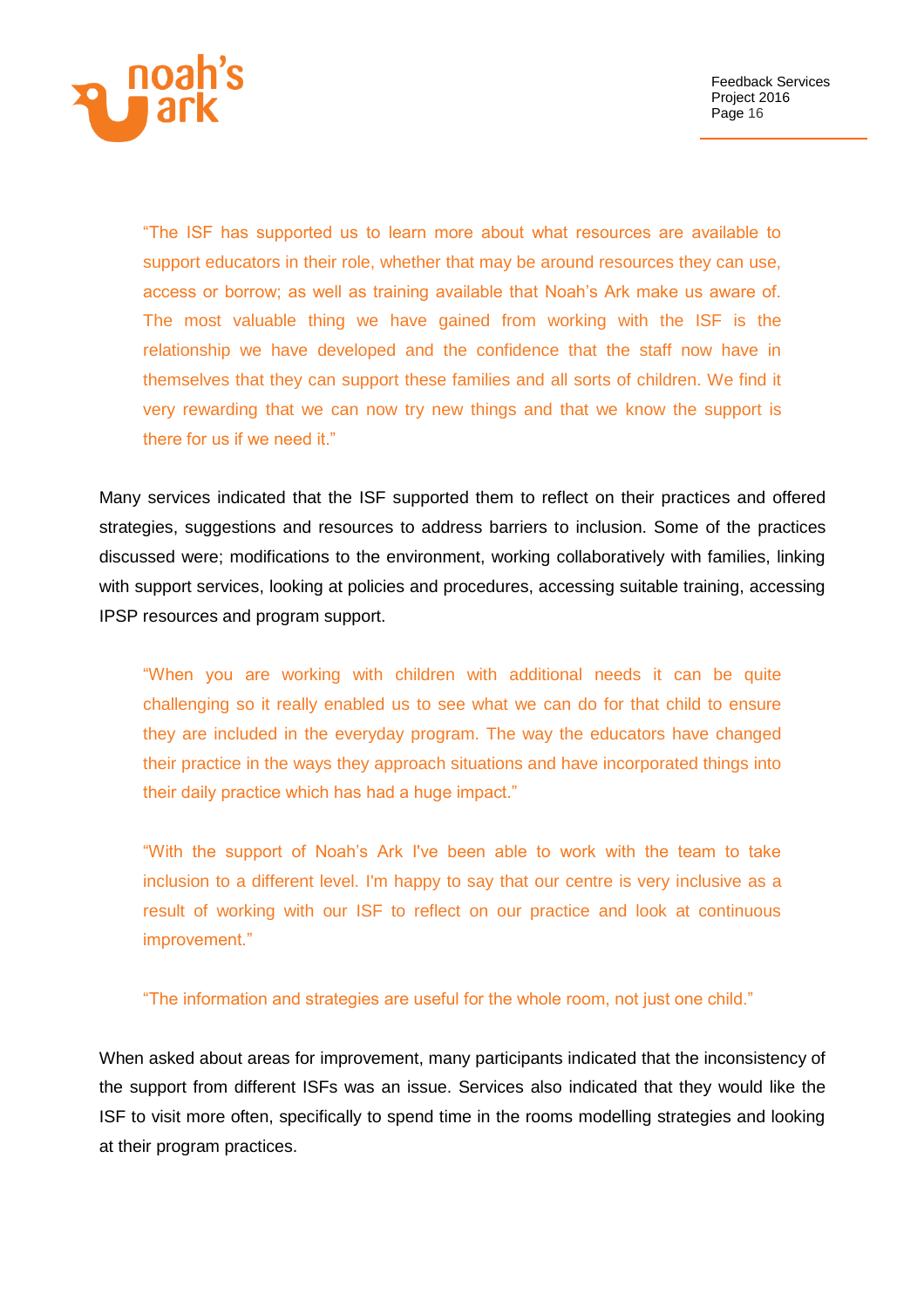

"Would like more visits from ISF to continue to support educators to reflect on their practice."

"We would like the ISF to spend more time in the room observing our children and Educator practices."

#### **Recommendations:**

- Identify and promote inclusion training opportunities with ECEC services
- Explore the service's knowledge and understanding of inclusive practice to determine the level and frequency of support they require
- **Ensure a greater level on consistency between ISFs**
- **ISFs to use coaching and reflective practice with educators to support inclusion.**
- Offer training on Noah's Ark Inclusion Practices resources to increase services' understanding and knowledge of inclusion.

#### **Overall satisfaction**

Almost all services reported that they were satisfied with the service received from Noah's Ark, with an average rating of 9.1 out of 10.

"Services that have used Noahs Ark are your best ambassadors to promote the program. I don't think people realize how great the service is until they have worked with Noah's Ark."

Most services valued the relationship they have developed with their ISF and described them as approachable, supportive and understanding.

"The relationship we have been able to build with Noah's Ark helps us to see what successful inclusion looks like which ultimately supports better outcomes for the children and families."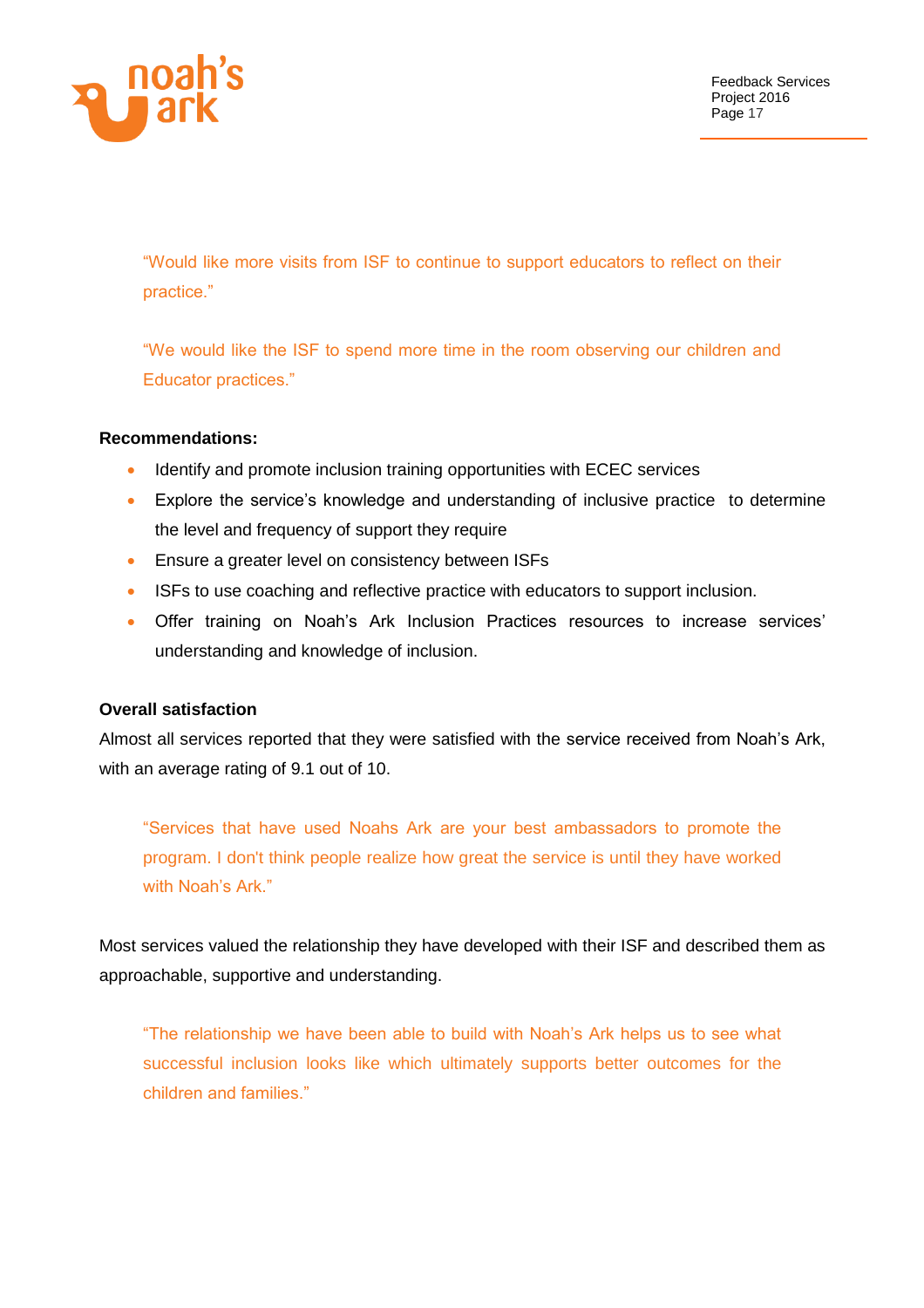

"Having developed such good relationships with our ISF makes us feel like we are supported and the work we do is valued. For me, having someone is who so friendly and willing to help is a great resource for us and I like how we can work together as a team."

"The relationship with our ISF has only gotten better as time goes by."

Many participants described their ISF as professional, knowledgeable and responsive to their needs.

"The thing I liked most about working with Noahs Ark was the professionalism, communication, the interactions with our ISF was very friendly, and she's approachable and takes the time to make sure that we are fully supported."

"ISF is good at tailoring her support to what she knows about our service to make it applicable to our service, it's not just a one size fits all approach."

"It wasn't like having someone visit standing back. She actually got into the sandpit to talk to the educator if that's where they were. If we were singing songs she actually included herself in that by teaching a new song to the children that we hadn't learnt. I really liked that she got down to the same level as us and didn't just stand back and watch."

Many services valued the support their ISF gave them in explaining and assisting with the paperwork associated with accessing IPSP resources.

"It was nice to have the process for funding mapped out step by step as this can often be overwhelming and confusing at times."

"The most beneficial thing for us has been having the ISF assist us with all the paperwork required for funding and her knowledge of the process we need to go through."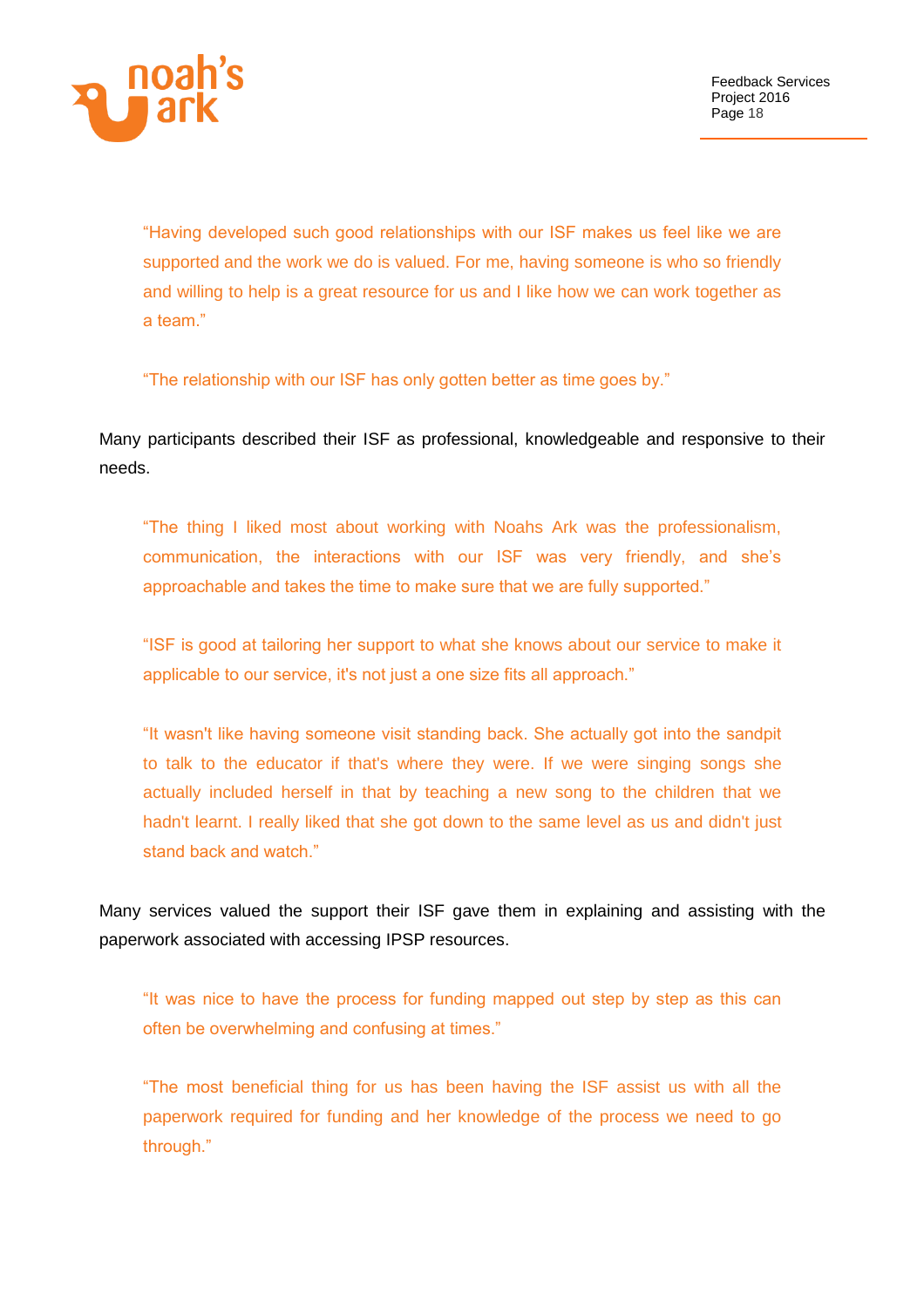

When asked about areas for improvement it was identified that some services felt that there was an inconsistency in the level of support offered from different ISFs. A large number of services stated that they would like the ISF to visit more often and to spend more time supporting educators in the rooms.

"Sometimes the ISF does not have a good understanding of the additional needs of each child which can make it hard when discussing the supports needed. Visits to observe the child and environment would be beneficial."

"More consistency in practice with ISFs. Some are great and some are not. Not really sure of exactly what the ISF role is as I have had so many different experiences."

"Would like more ISF visits and more hands on in rooms. Less paperwork requirements."

#### **Recommendations:**

- Explore the ISFs' current model of service delivery and their capacity to increase service visits or contact
- Ensure consistency of practice across ISAs with regard to spending time in the care environment

Develop ISF competencies and practice manual to support consistency of practice.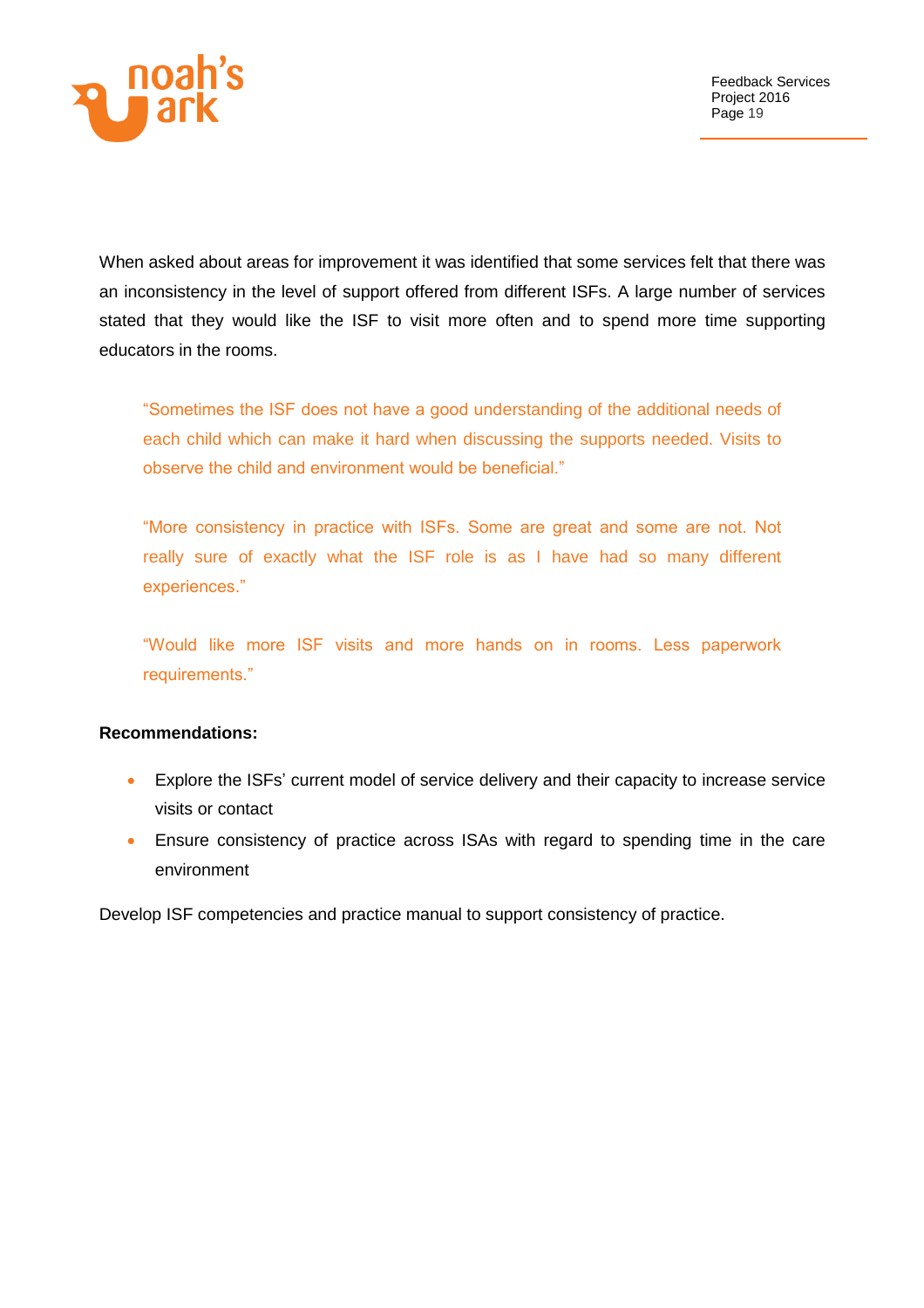

# **Appendix 1 Interview questions**

Hi. My name is Sharne and I am from Noah's Ark. I am contacting services who have recently worked with an Inclusion Support Facilitator to get some feedback about your experiences.

Would it be possible to ask you some questions about your experiences with Noah's Ark? Is now a good time?

I will ask you a range of questions. Noah's Ark values your honest feedback and participation in the process. This information will be used to improve services for the future. This discussion is confidential. I will be writing down your responses but your name is not attached to those answers. With your permission, I will also record the conversation to ensure that I transcribe your responses accurately and then the recording will be deleted within one week of our interview.

# Do you give permission for me to record the call?

With your permission Noah's Ark may also use some of your comments in a report or brochure; again this would be completely anonymous. Do you give your consent for your responses to be used for that purpose?

# 1. EXPERIENCE OF INITIAL CONTACT

What did you know about Noah's Ark before your first contact with the ISF? Thinking back to your first contact with Noah's Ark what was that like? Any suggestions for change?

# 2. EXPERIENCE OF THE ISF

Tell us about your experience of working with the ISF. Describe their expertise. Is there anything you particularly liked or disliked about the way the ISF works with you? Any suggestions for change?

# 3. INCLUSION IMPROVEMENT PLAN

Tell about your experience of developing the IIP. Can you give me an example of a goal that was meaningful for you? Did you use the plan? Did you find it useful? Why? Any suggestions for change?